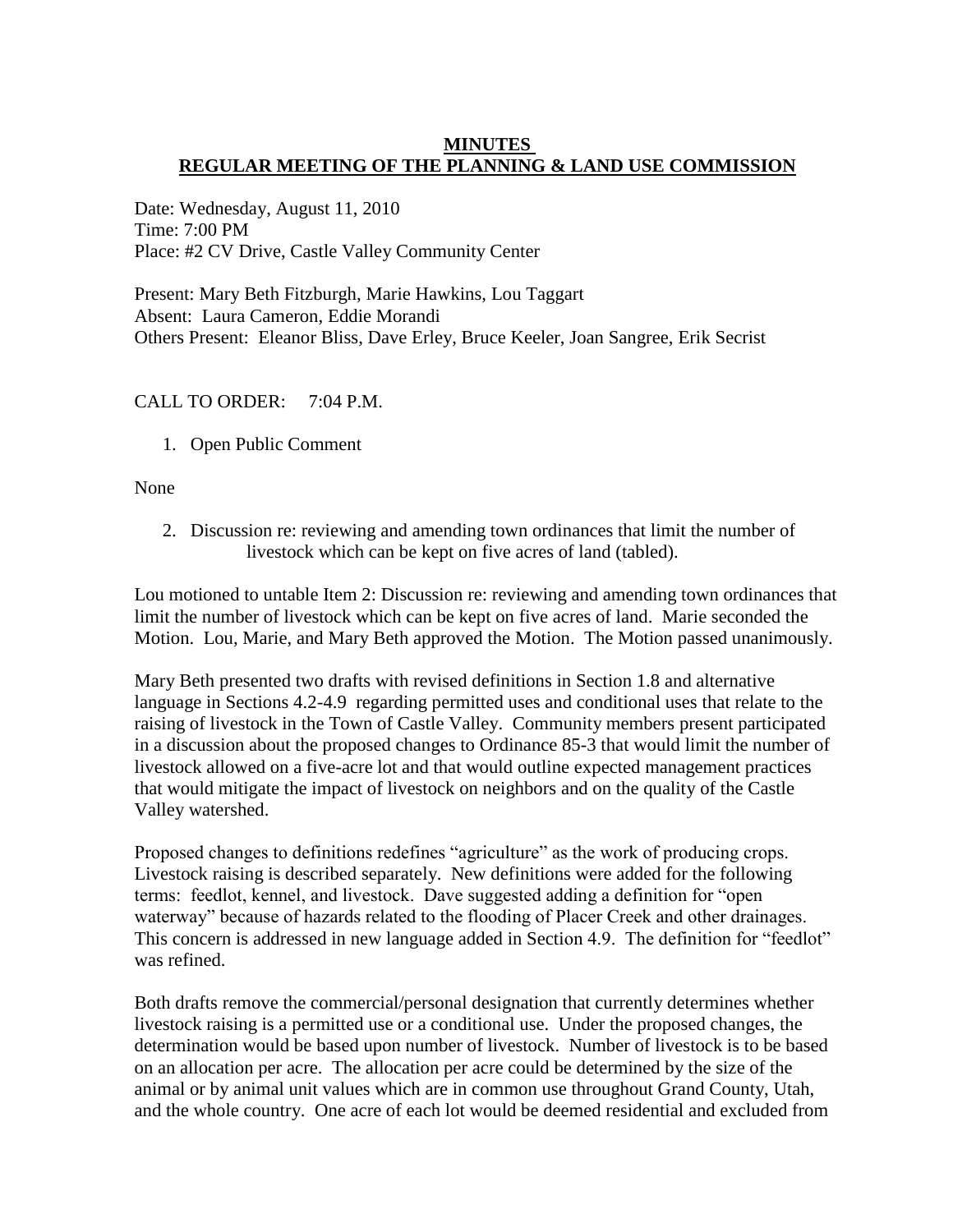the calculation. Feed lots, fur farms, animal hospitals, kennels, and animal byproducts rendering plants would be prohibited.

Section 4.9 describes expected management practices, fencing requirements, and siting requirements of livestock enclosures for all livestock owners. Section 4.11 outlines specific review criteria for those who would require a Conditional Use Permit for a greater number of livestock than allowed under the Town's Permitted Uses.

PLUC and community members present discussed: appropriate number of livestock per acre, how to count breeding animals, feasibility of pasture requirement, appropriate mitigation factors, floodplain and drainage issues, and domestic pets. Education of livestock owners and enforcement of the Ordinance were also discussed. The Castle Valley building information packet was suggested as one source to make information available. Issues related to domestic pets are governed by the Town's Animal Control Ordinance and will be considered when it comes up for review.

A general consensus within the group was reached that two animal units per acre is too high for a Permitted Use and that the use of animal units (rather than limits based on type of animal) provided more flexibility to the livestock owner in determining how many animals may be maintained. One suggestion was to base the number allowed upon animal units with a cap on the number of each type of animal. A general consensus regarding fencing was that a four foot fence is too low for horses and that a six-foot fence allowance would be more appropriate.

Mary Beth will redraft these proposals for the September 1, 2010, PLUC Meeting. She proposed holding a Public Hearing on the changes at the October 6, 2010, PLUC Meeting.

#### APPROVAL OF MINUTES

- 3. Regular Meeting June 2, 2010.
- 4. Regular Meeting July 7, 2010.

Marie motioned to table the approval of both sets of Minutes. Lou seconded the Motion. Marie, Lou, and Mary Beth approved the Motion. The Motion passed unanimously.

#### REPORTS

5. Town Council Meeting – Chair.

Mary Beth will address topics as they appear on the Agenda.

6. Building Permit Agent.

One building permit for a residential addition was issued. A non-routine CUP application was included for review. It will be addressed at the September 1, 2010, PLUC Meeting.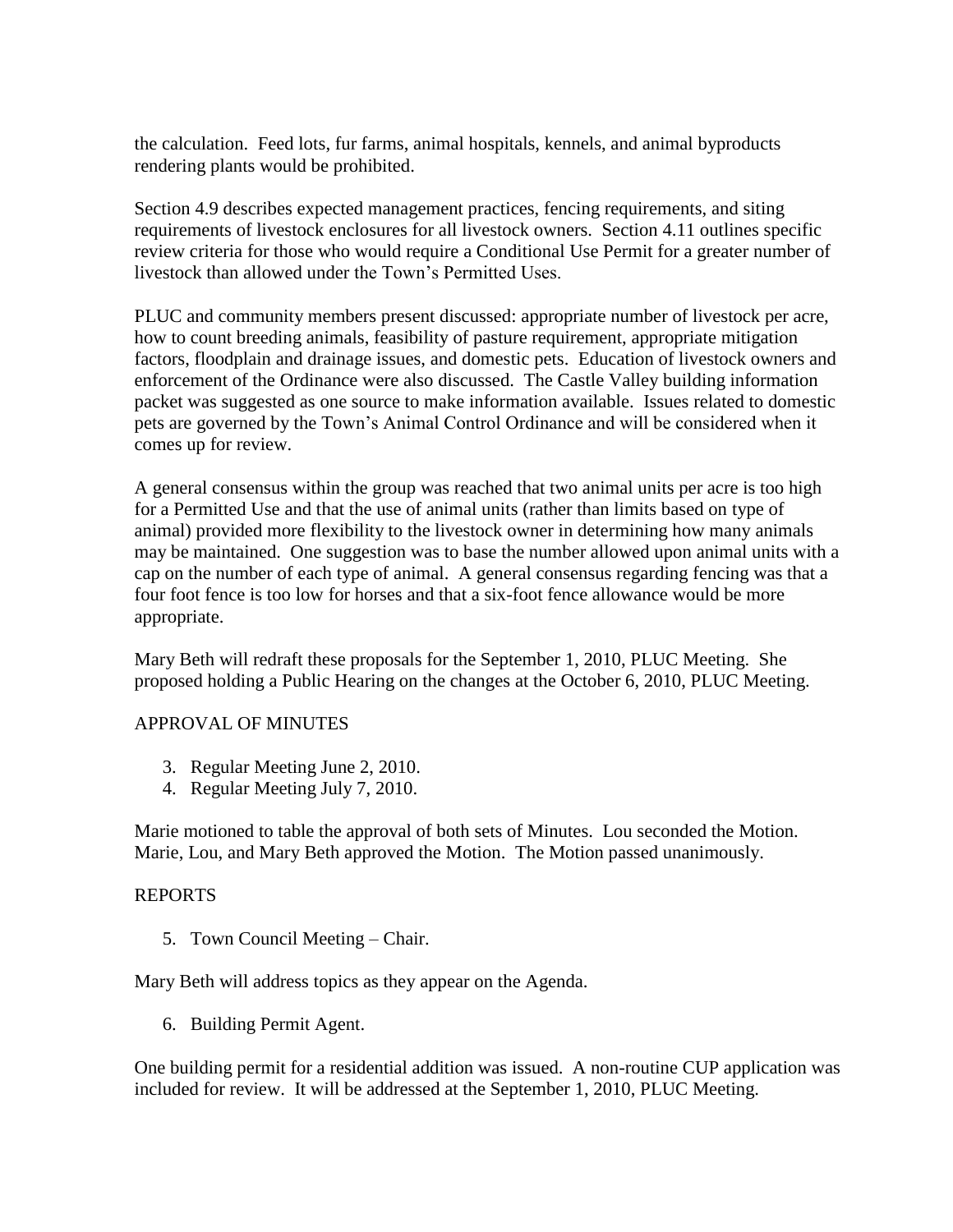### NEW BUSINESS

7. Discussion and possible action re: appointing a representative from Castle Valley to the Citizens Advisory Committee for the County General Plan Revision.

Lou motioned that Mary Beth serve as the Castle Valley representative with Marie and/or Dave as alternate to the Citizens Advisory Committee for the County General Plan Revision. Marie seconded the Motion. Lou, Marie, and Mary Beth approved the Motion. The Motion passed unanimously.

8. Discussion and possible action re: amending 85-3 to require permanent structures intended for living purposes to meet the IBC definition for Dwelling Unit.

Mary Beth presented an addition to Ordinance 85-3, Section 5.7, that would require any permanent structure that is to be used for living purposes to contain independent living facilities for living, sleeping, eating, cooking, and sanitation. This change was requested by Jeff Whitney, Grand County Building Inspector.

Marie motioned to table this item. Lou seconded the Motion. Marie, Lou, and Mary Beth approved the Motion. The Motion passed unanimously.

### OLD BUSINESS

9. Discussion and possible action re: reorganization and revision of Zoning Ordinance 85-3 (tabled).

# Left tabled

10. Discussion and possible action re: creating a municipal zone for the town lot (tabled).

Marie motioned to untable Item 10. Lou seconded the Motion. Marie, Lou, and Mary Beth approved the Motion. The Motion passed unanimously.

Mary Beth reported that she had talked with Gerry Kinghorn, Town Attorney, who said that many towns do not include municipal buildings in their definition of building. He recommending adding the following phrase to the definition of building, "this definition does not include buildings owned by the Town or by the Fire District." The PLUC can add a definition for municipal buildings to the land-use ordinance and specify setback, height, and square footage limits for municipal buildings.

Marie motioned to table Item 10. Lou seconded the Motion. Marie, Lou, and Mary Beth approved the Motion. The Motion passed unanimously.

11. Discussion and possible action re: reviewing and amending Ordinance 96-1: Watershed Protection Ordinance (tabled).